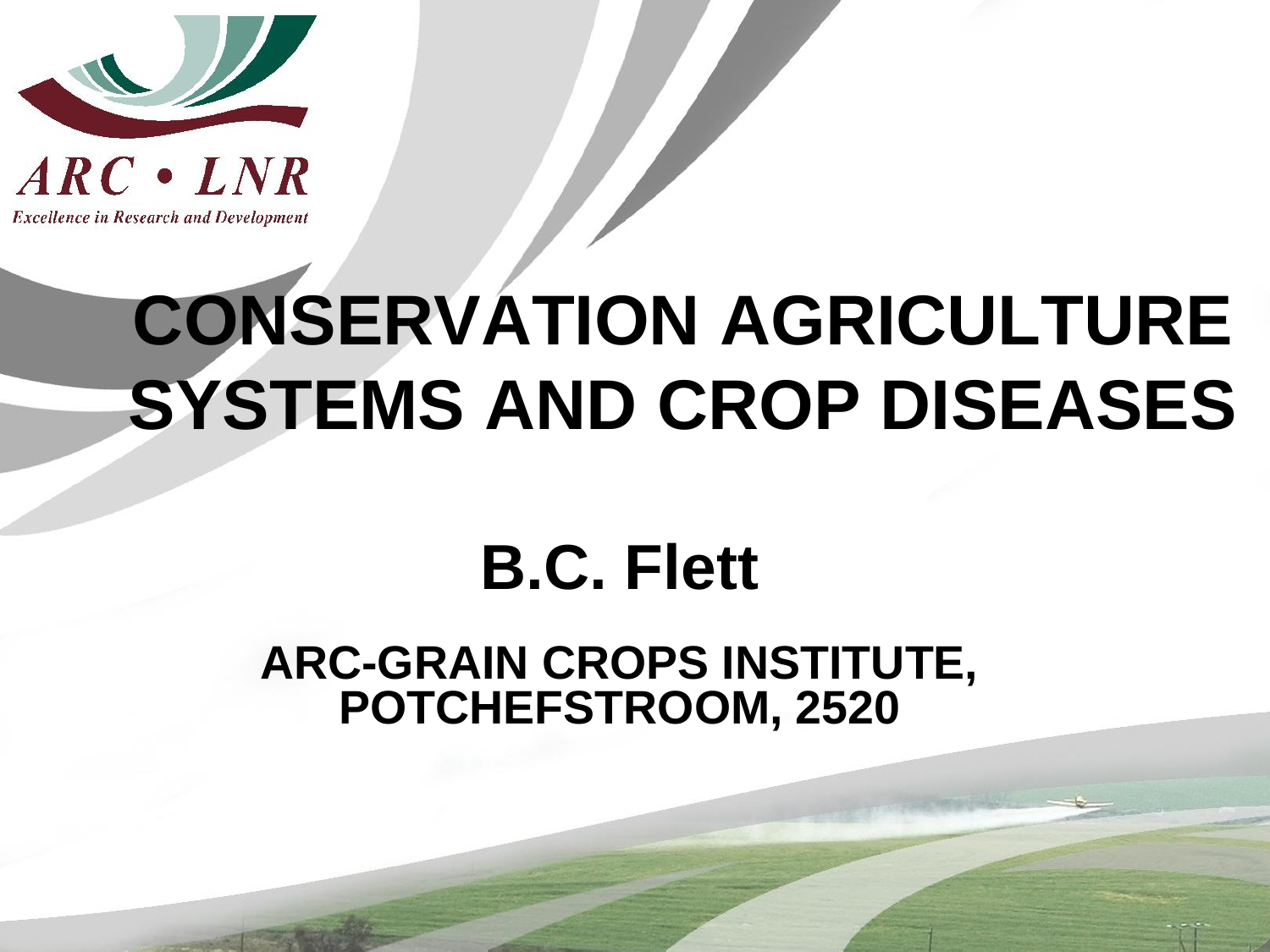

**Excellence in Research and Development** 



**Increase in disease epidemics** previously thought to be under control **Reasons include poor resistance,** increase in inoculum levels and lack of suitable alternate crops

 CA has many advantages to the farmer but increased disease potential is a major disadvantage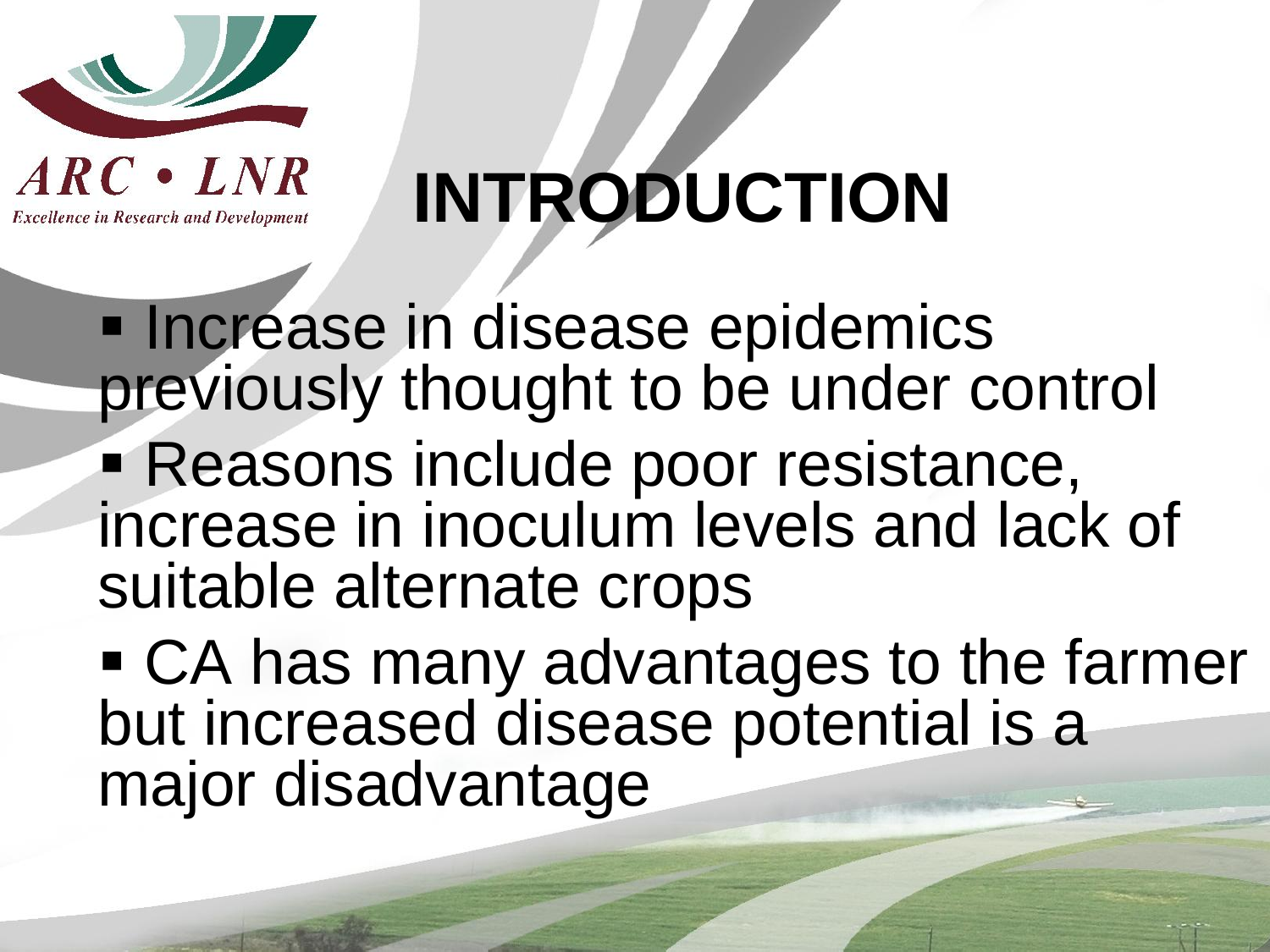



# **DISEASE EPIDEMIOLOGY**

- Disease triangle
- Monocyclic vs polycyclic diseases
- Pathogen survival mechanisms
- Rotation crop options
- Integrated control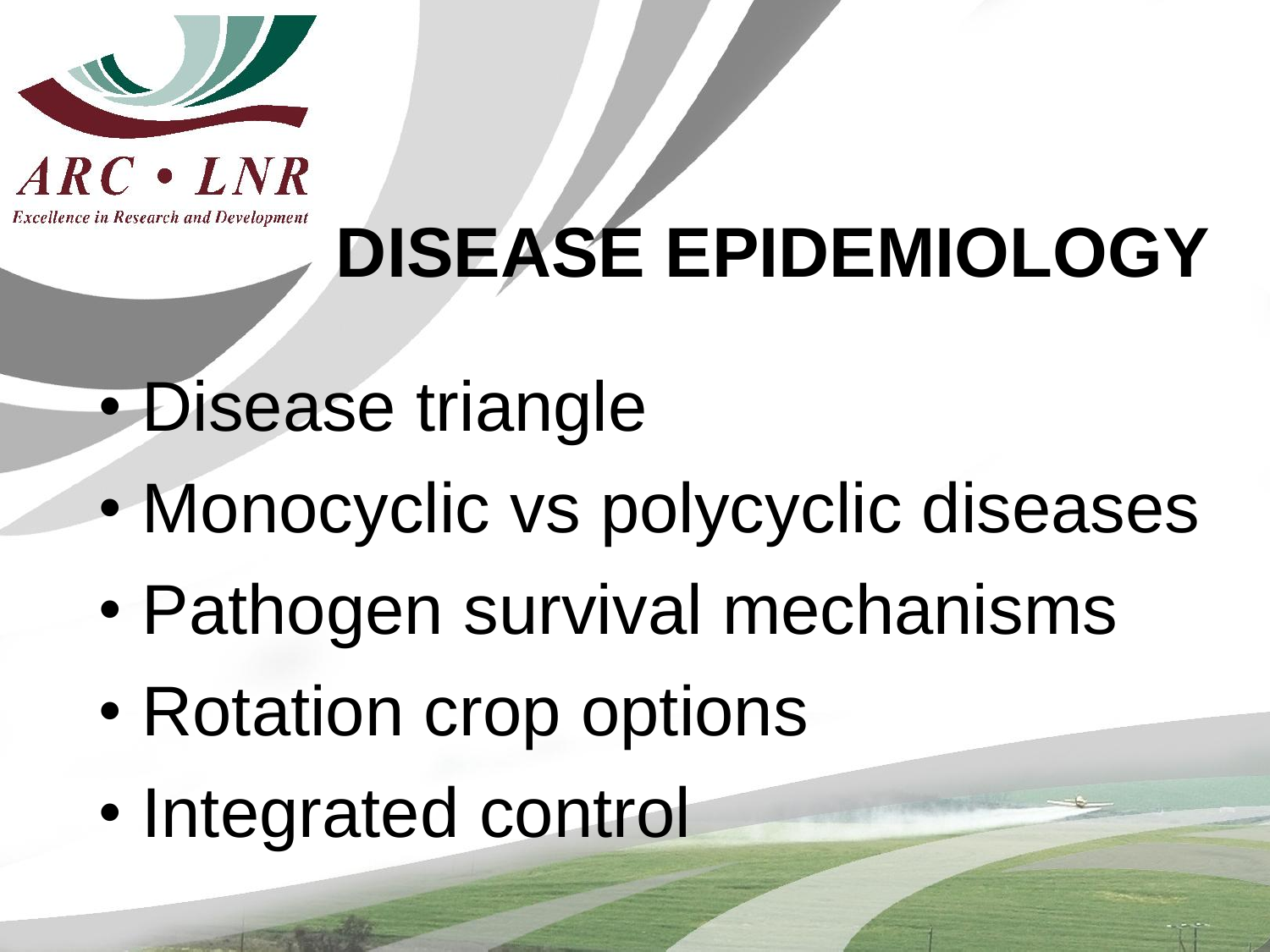### **DISEASE TRIANGLE**



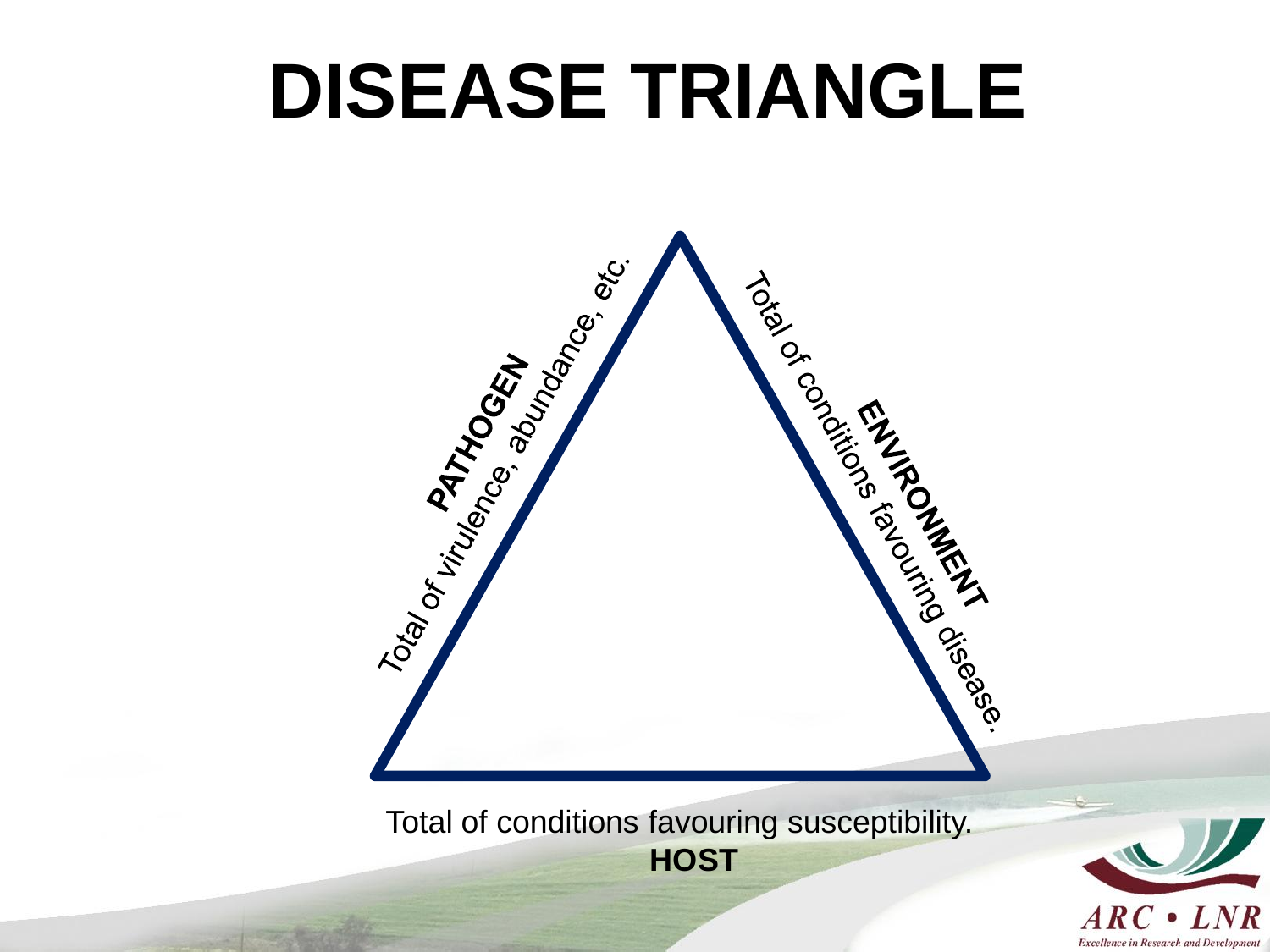

# **MONOCYCLIC DISEASE**

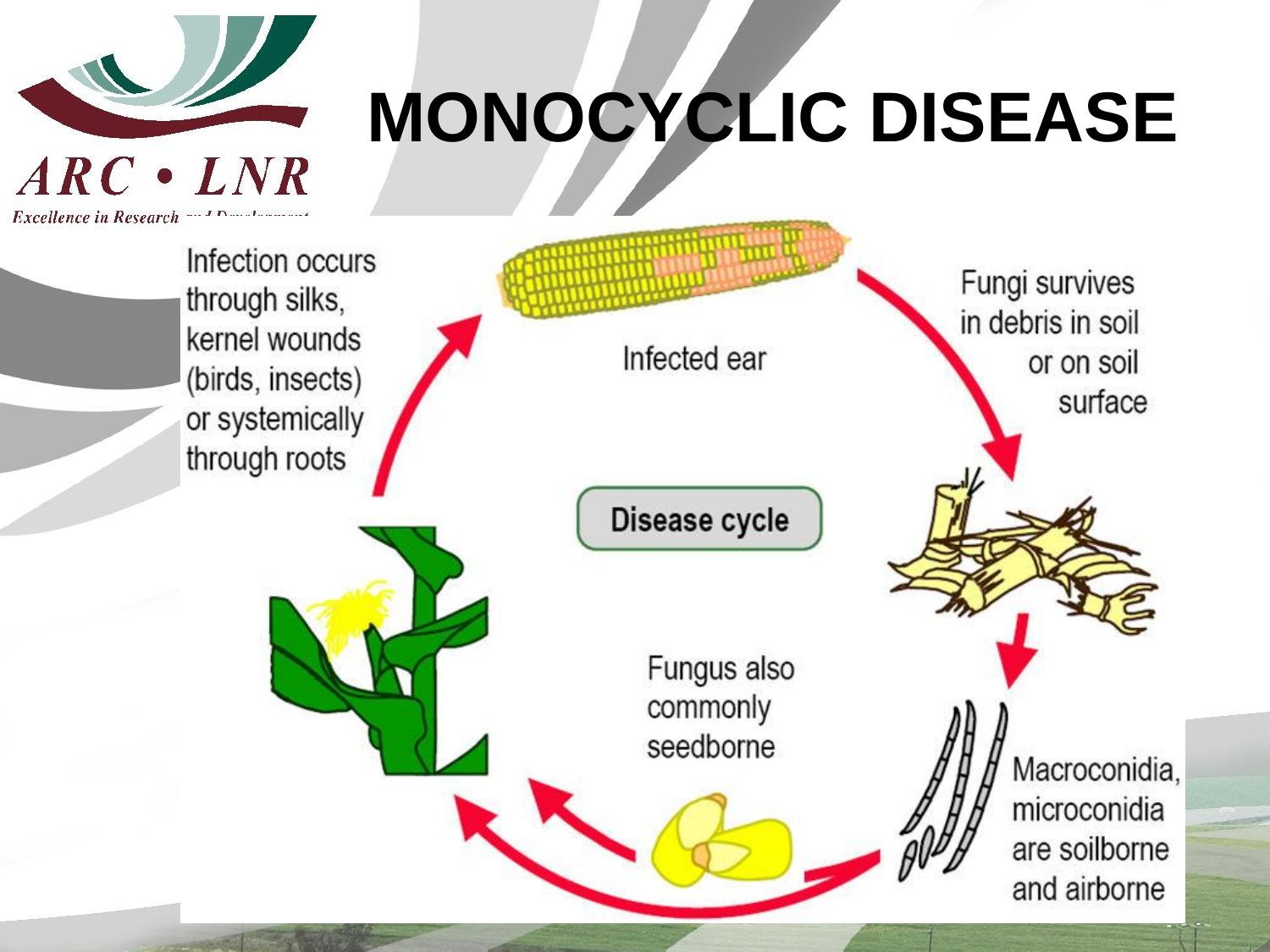#### **DIPLODIA EAR ROT**

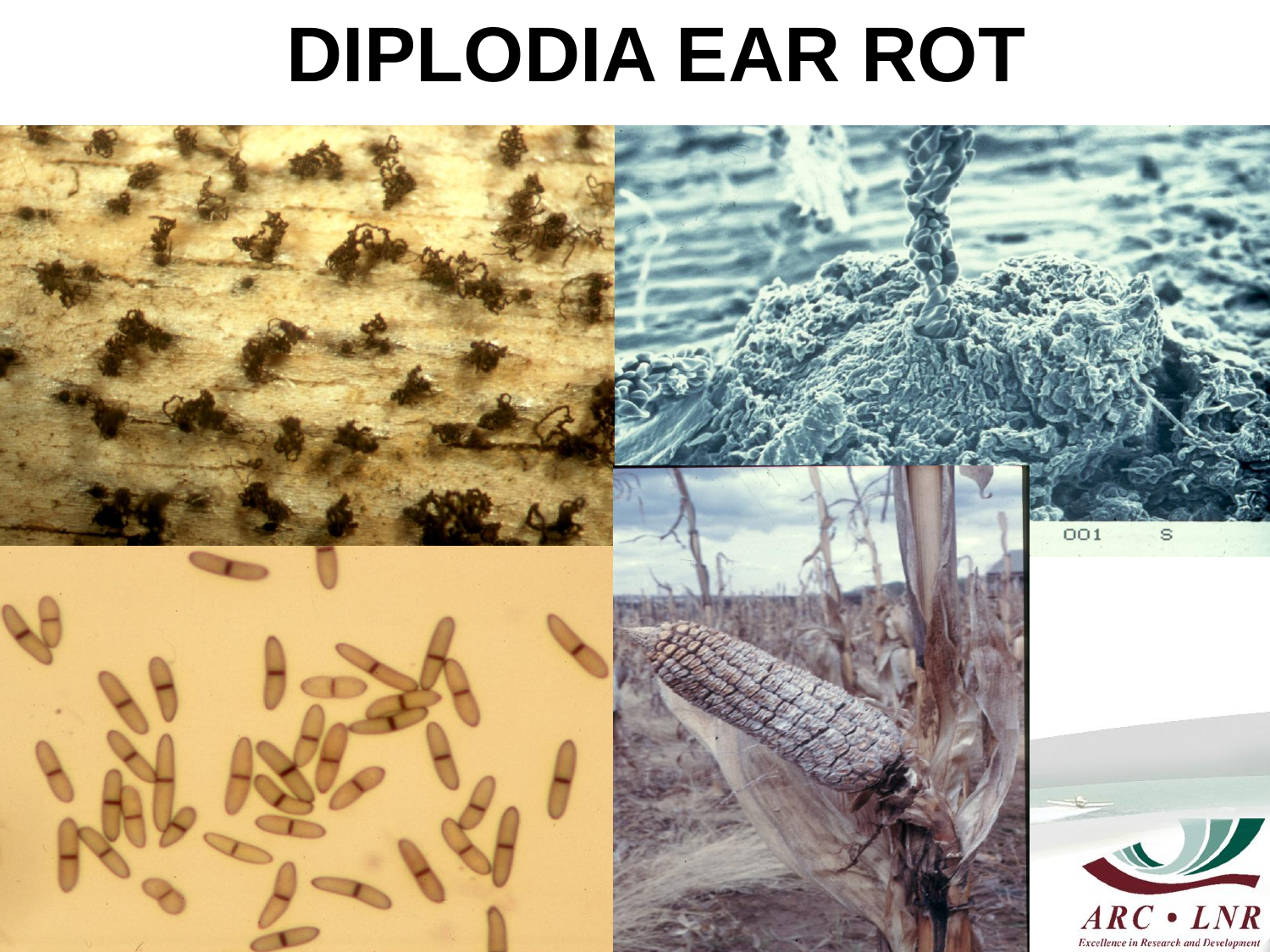## POLYCYCLIC DISEASE



**Excellence in Research and Development**